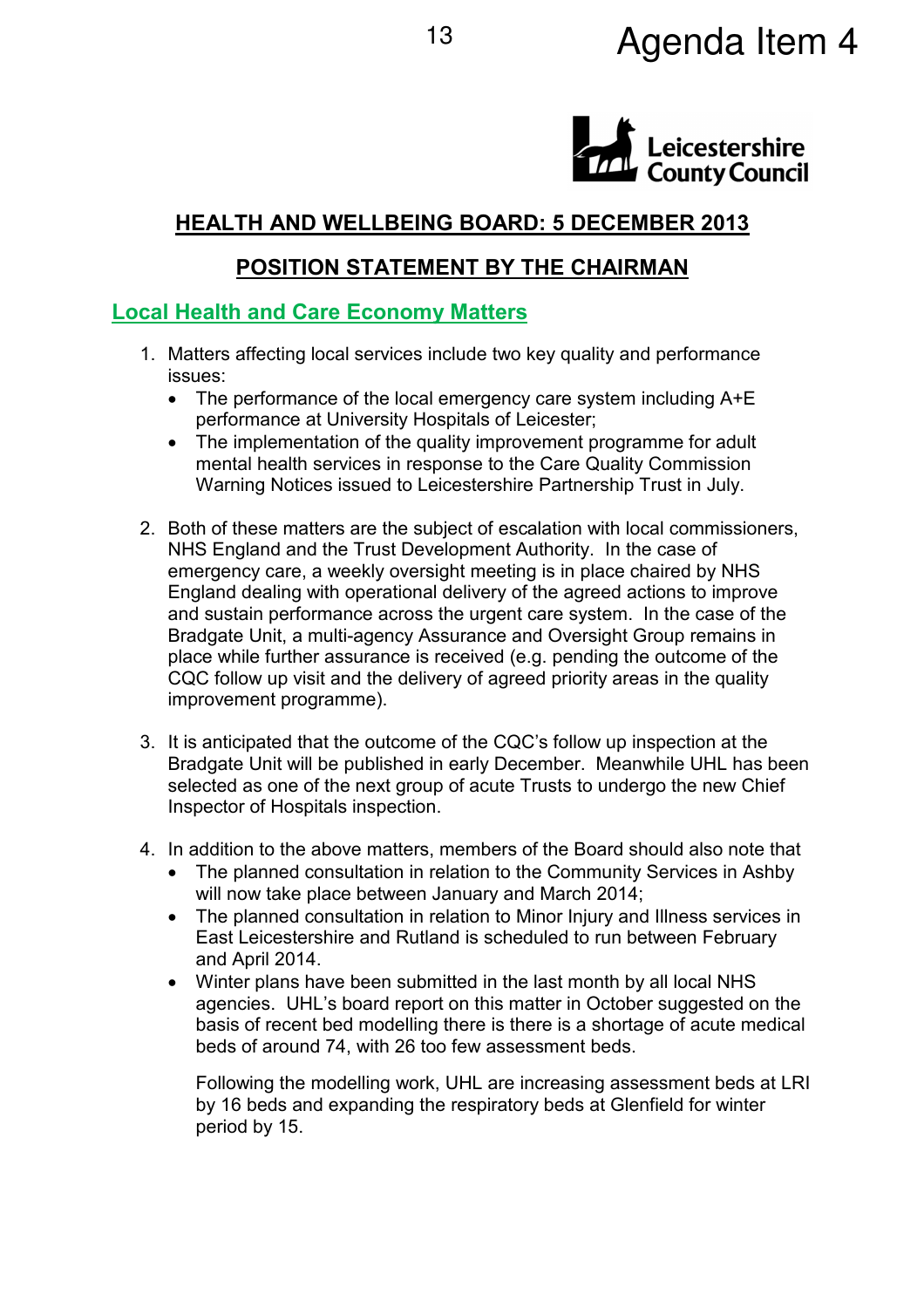Additional Community Support is being put in place from October, this should increase capacity to manage up to 40 additional patients at home as well as an additional 24 patients in community hospital beds

# **Integration and Planning for 2014/15 – 2015/16**

- 5. Recommended Reading– the **King's Fund Integrated Care Bulletin** sign up to receive this and other health and wellbeing resources at http://www.kingsfund.org.uk/forms/get-latest-news-fund
- 6. Since the last meeting of the Health and Wellbeing Board the first **Integration Pioneers** have been announced by the government. A listing of the successful submissions and the key elements of their proposals, which focus on how to provide more coordinated care around the needs of patients across a wide range of health and social care services, can be found at this weblink.https://www.gov.uk/government/news/integration-pioneers-leadingthe-way-for-health-and-care-reform--2
- 7. On October 17 2013 NHS England issued correspondence entitled "next steps on implementation the **integration transformation fund** which described in more detail the composition/sources of the fund and how it will be distributed, along with the conditions on which the fund will be allocated, e.g. the local evidence required and the intent to award some of the fund based on performance indicators.

http://www.local.gov.uk/documents/10180/5572443/Next+steps+on+implemen ting+the+Integration+Transformation+Fund/4e797e4b-0f1a-4d53-a87d-6a384a86792d

- 8. Subsequently a **joint planning letter** has been issued by Monitor, the Trust Development Authority, NHS England and the Local Government association (http://www.hsj.co.uk/Journals/2013/11/12/m/z/q/4-Nov-2013-Joint-planningletter.pdf) which indicates that all elements of the health and care system will be expected to produce a 2 year view of their "annual" plans by the end of March 2014. The intention is that these fit together as integrated plans across the local health and care system and they will need to include, amongst many other policy elements, the implications of the 2015/16 integrated transformation fund, which local authority and NHS commissioners have to tackle in advance, as part of this year's planning round.
- 9. NHS England has confirmed that CCGs need to join together to plan across a larger population base than an individual CCG area, which in the case of our local position is the Leicester, Leicestershire and Rutland health and care economy, per our existing Better Care Together arrangements.
- 10. A refreshed **NHS Mandate** has also been published in November for the period 2014/15 – 2015/16 and a separate paper is provided as part of the Board's agenda today summarising the implications of this document.
- 11. **Healthwatch Leicestershire have published a response to the Mandate** which is accessible at this weblink :-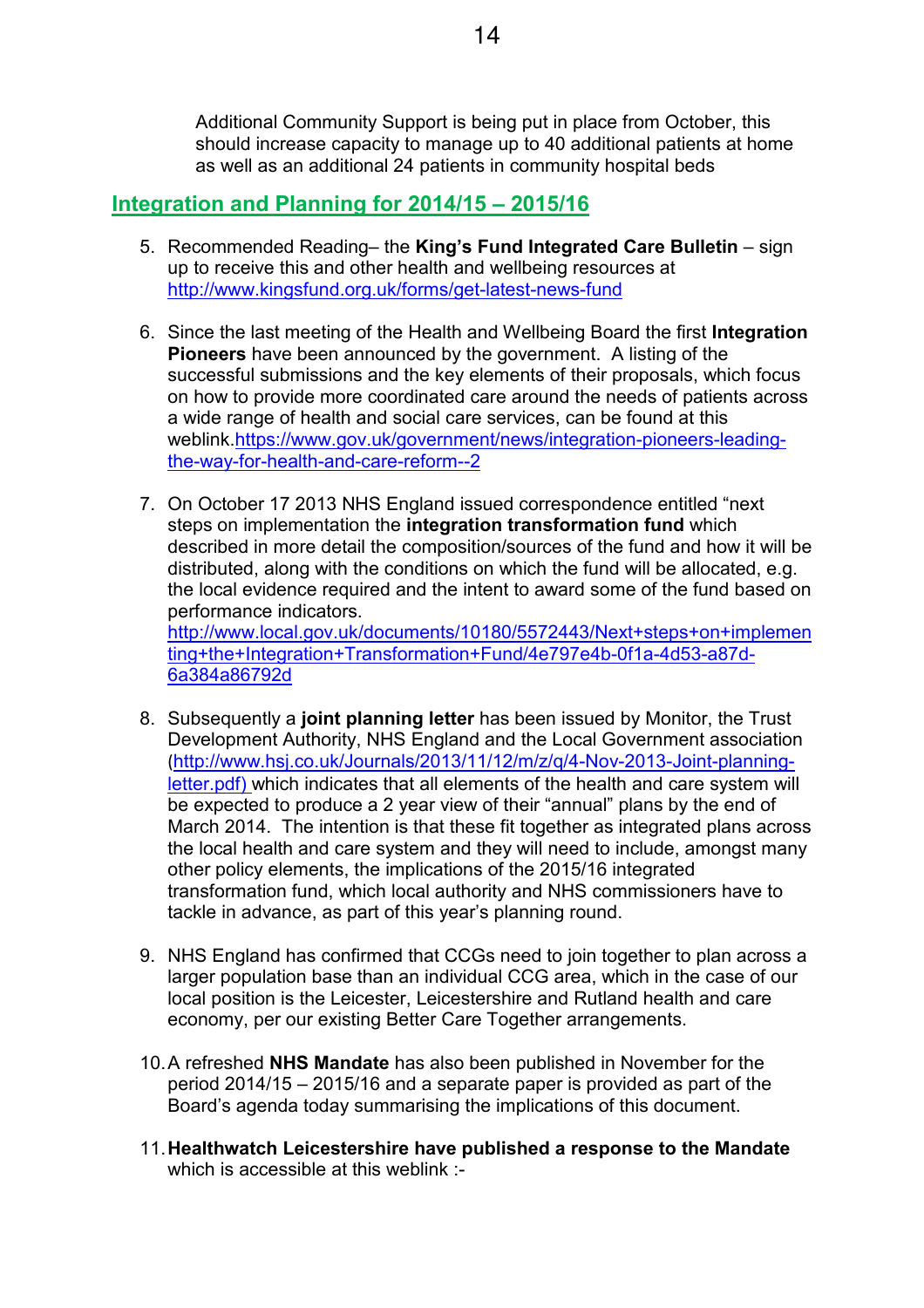http://www.healthwatchleicestershire.co.uk/about/docs/healthwatchleicestershire-response-government-nhs-mandate

# **Government Response to the Francis Report**

- 12. On November 19 the government published a response to the inquiry into the care failings at Mid Staffordshire Hospital, partially accepting all but nine of the recommendations of the Francis Report.
- 13. Three of the rejected recommendations relate to the regulation of healthcare assistants. The government has also decided against adopting in full Francis's recommendations in relation to a statutory duty of candour and making it a criminal offence to obstruct healthcare professionals from exercising a duty of candour, as recommended by Mr Francis.
- 14. However, the government plans to address both of these issues by strengthening professional codes of conduct.
- 15. The response confirms the government's plans to press ahead with a scheme to prevent failed managers from working in health and social care again. The Care Quality Commission will police a fit and proper persons test and get new powers to investigate whether an individual is fit to hold a director level position.

*A full statement on the announcement and its implications can be found at Appendix 1* 

# **"A review of the hospitals complaints system, putting patients back in the picture"**

- 16. This review was commissioned by the Prime Minister and Secretary of State for Health, Jeremy Hunt, after the Francis report into care failings at Mid Staffordshire NHS Trust The review was co-chaired by the Rt. Hon Ann Clwyd MP and Professor Tricia Hart, Chief Executive, South Tees Hospitals NHS Foundation Trust and examined how complaints about care in NHS hospitals made by patients, their carers and representatives are listened to and acted on by hospitals.
- 17. The review included holding 8 engagement events and providing email and telephone access to submit evidence from which 2,500 responses were received. The majority described problems with the quality of treatment or care in NHS acute hospitals. The review panel also heard from people who had not complained because they felt the process was too confusing or they feared for their future care. While the review concentrated on acute care the themes and issues are relevant to other care settings. The recommendations cover 4 main themes
	- improving the quality of care
	- improving the way complaints are handled
	- ensuring greater independence in the complaints procedures
	- whistleblowing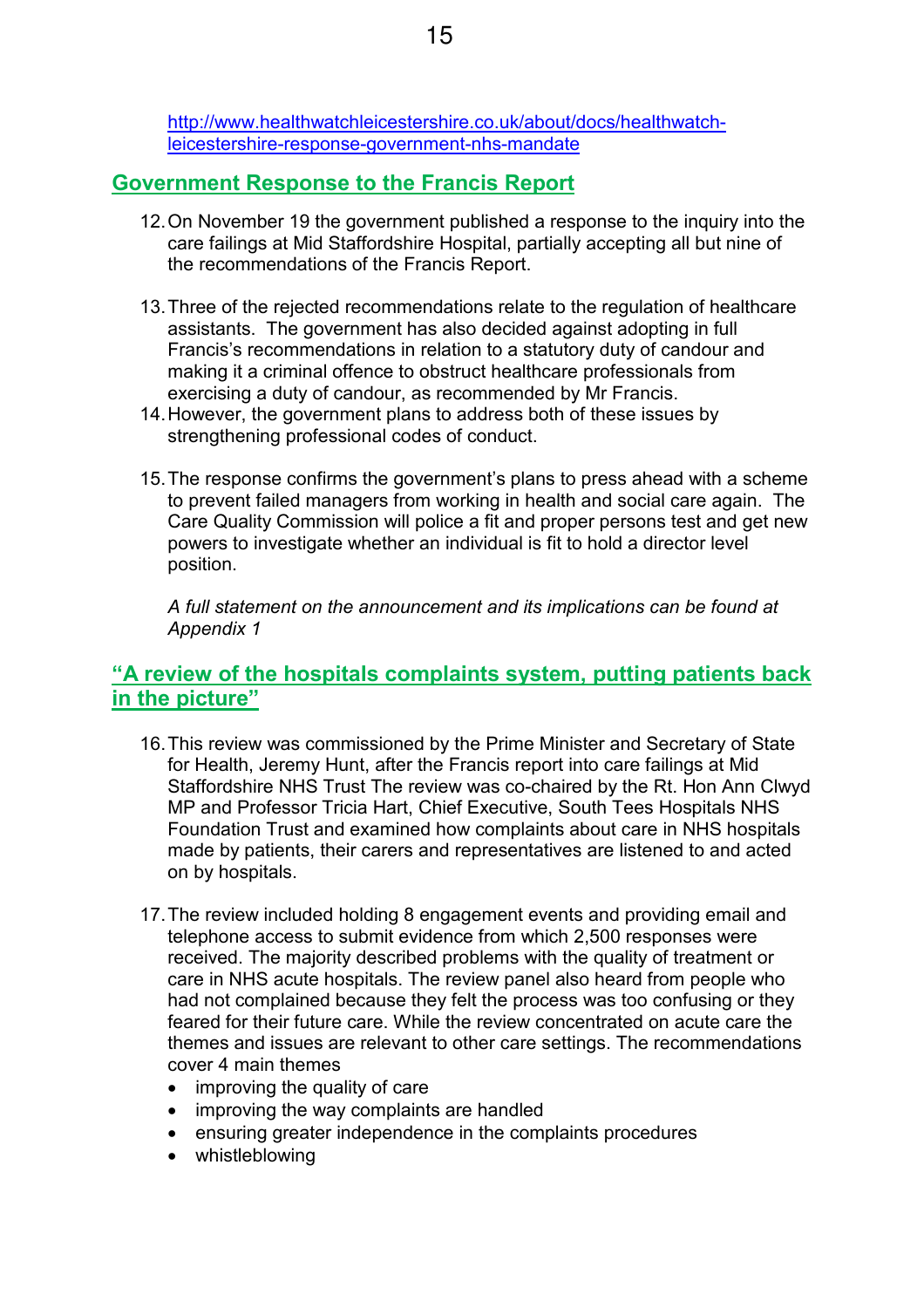*A more detailed breakdown of the recommendations and action proposed for NHS organisations and their Boards is given at Appendix 2.* 

*Full report at this weblink:* 

https://www.gov.uk/government/uploads/system/uploads/attachment\_data/file/ 255615/NHS\_complaints\_accessible.pdf

# **The New GP Contract**

- 18. Agreement has been reached between the BMA's General Practitioners Committee (GPC) and NHS Employers (on behalf of NHS England) on changes to the General Medical Services contract for 2014/15. Key changes include:
	- Named GP for over 75s
	- GPs to get more responsibility for out of hours (oversight not provision)
	- Reduced emergency admissions to replace quality and productivity indicator in Quality Outcomes Framework (QOF)
	- £290m of QOF pay to be diverted to core GP contract
	- Choice of GP practice from October 2014
	- Friends and family test to be rolled out to GP practices (mandatory)
	- Practices must offer access to patient records and other online services from April 2014
	- GP seniority pay scheme to be phased out

*Appendix 3 provides a more detailed briefing of the changes – source is by Primary Care Commissioning www.pcc-cic.org.uk*

# **Reforming Urgent and Emergency Care**

- 19. In January 2013 NHS Medical Director Professor Sir Bruce Keogh announced a comprehensive **review of the NHS urgent and emergency care system** in England. Stage 1 of this review has now concluded with the publication of this report in mid-November.http://www.nhs.uk/NHSEngland/keoghreview/Documents/UECR.Ph1Report.FV.pdf
- 20. The report proposes a new blueprint to make care more responsive and personal for patients, as well as deliver better clinical outcomes and enhanced safety. In the report, Keogh characterises the current system as follows:
	- Under "intense, growing and unsustainable pressure," driven by rising demand from a population that is getting older;
	- A confusing and inconsistent array of services outside hospital;
	- High public trust in the A&E brand:
	- 40 per cent of A&E patients are discharged requiring no treatment;
	- Up to one million emergency admissions were avoidable last year;
	- Up to 50 per cent of 999 calls could be managed at the scene;
	- When treating two of the nation's two biggest killers heart attacks and strokes –survival rates have improved significantly by taking patients to specialist centres.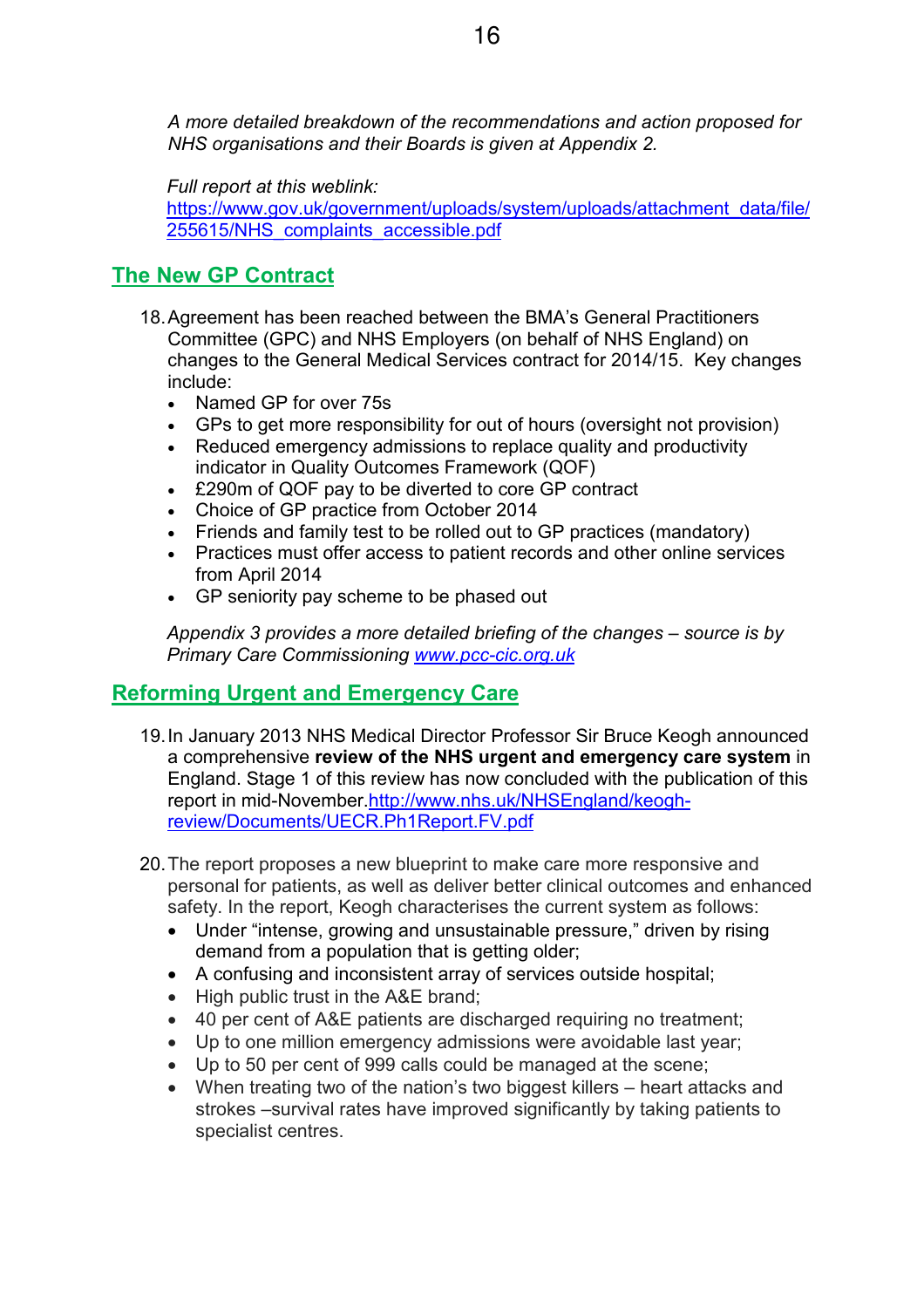- 21. The proposals which are intended to be delivered over a 3- 5 year period will create two distinct "streams" of care and redesign services nationally to better serve these streams:
- 22. For those people with urgent but non-life threatening needs provide highly responsive, effective and personalised services outside of hospital. These services should deliver care in or as close to people's homes as possible, minimising disruption and inconvenience for patients and their families.
- 23. For those people with more serious or life threatening emergency needs we should ensure they are treated in centres with the very best expertise and facilities in order to maximise their chances of survival and a good recovery.
- 24. Phase two of the review will focus on developing the proposals further and testing the assumptions about clinical standards, skill mix/workforce and finances/commissioning. A further report will be published in the Spring of 2014.

# **Reconfiguration in the NHS**

25. A useful briefing has been developed by healthcare expert legal advisers Mills and Reeve which examines the challenges commissioners and their partners face in progressing proposals to reconfigure NHS services, in particular with regard to the duty to consult and potential for legal challenge. A copy can be found at this weblink

http://www.mills-reeve.com/files/Publication/1c71458e-6a71-4b88-95dfa7a575500263/Presentation/PublicationAttachment/f3a0da0b-1fbd-4081- 952db51f14505974/Reconfiguring%20services%20briefing\_October%202013.pdf

# **Report from the King's Fund "Health and wellbeing boards: one year on"**

26. Health and wellbeing boards have made good progress in establishing themselves but face a critical year which could define whether they develop into system leaders or are relegated to a side show according to The King's Fund second survey of boards. This report, based on a survey of nearly half of the 152 health and wellbeing boards, shows that local authorities have brought strong leadership to establishing the Boards and report good relationships with CCGs. Most have prioritised public health inequalities allaying concerns about the transfer of this remit to local authorities. However, there is little sign they have begun to grapple with immediate issues such as reconfiguration and integrated care with the latter only mentioned by 9 respondents. Access the Report at this link.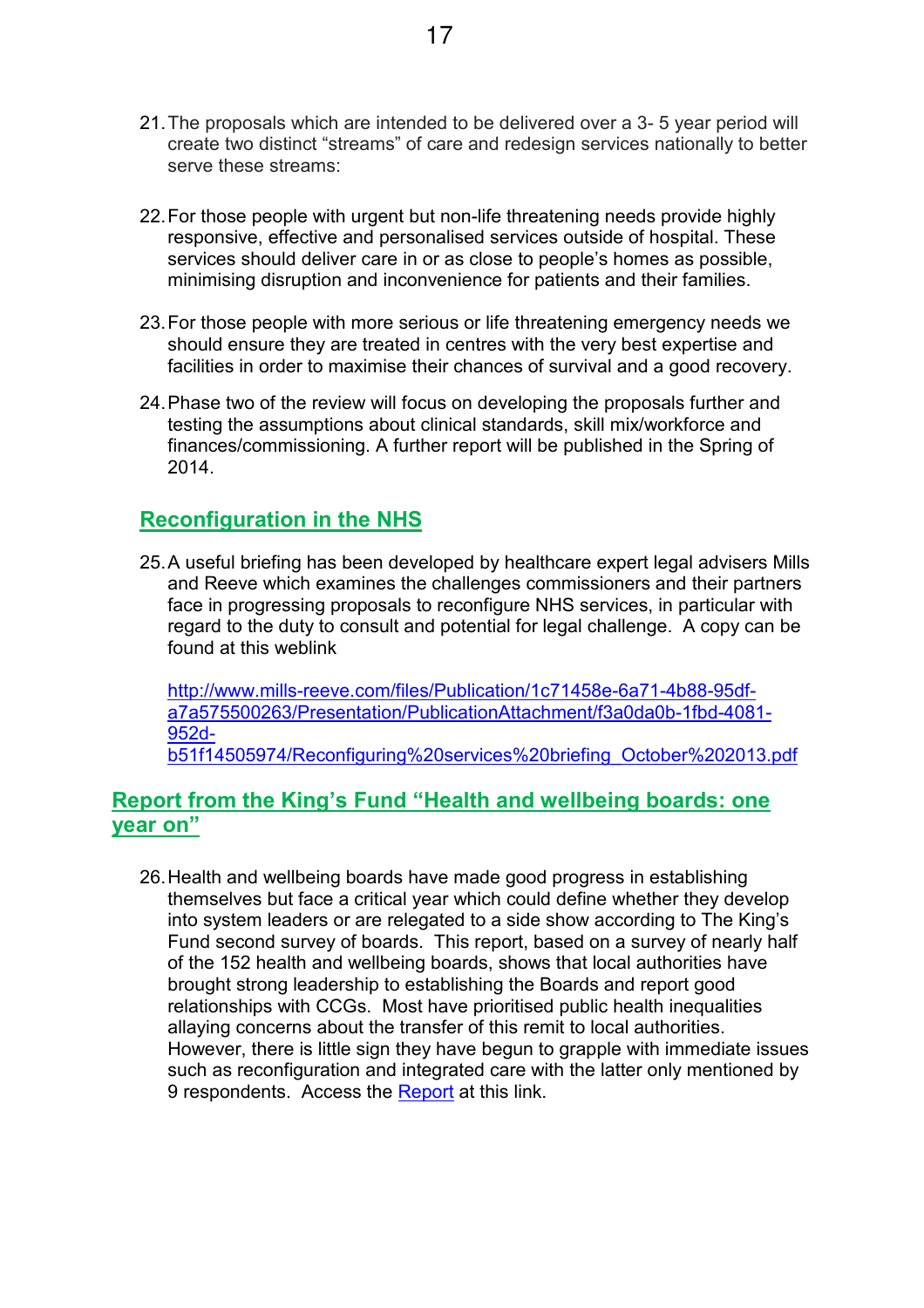# **New Self-Assessment Tools for Health and Wellbeing Boards**

#### **Assessing Joint Health and Wellbeing Strategies**

27. A new tool for health and wellbeing boards to self-evaluate their local Joint Health and Wellbeing Strategy (JHWS) contains ten questions boards can use to test to see if their strategy meets the highest standards of good practice. http://www.nhsconfed.org/priorities/latestnews/Pages/practical-new-tool-for-

health-and-wellbeing-boards-launched.aspx

#### **Assessing the overall performance and maturity of health and wellbeing boards.**

28. Health and Wellbeing Boards are challenged to develop complex and innovative approaches that require new ways of working. This online tool is just part of the national development "offer" to councils and will help ensure that boards are performing at the highest possible standard." The selfassessment tool will help boards to assess their performance and develop plans to transform services and outcomes for local people. It offers HWBs an opportunity to evaluate their position using a maturity model, describing characteristics of a 'young', 'established', 'mature' and 'exemplar' HWB, against six dimensions for an effective partnership. http://www.local.gov.uk/documents/10180/11493/Health+and+wellbeing+syste m+improvement+programnme+development+tool+- +September+2013/e1acf67f-6be8-4a99-90b5-45ecec4d11e9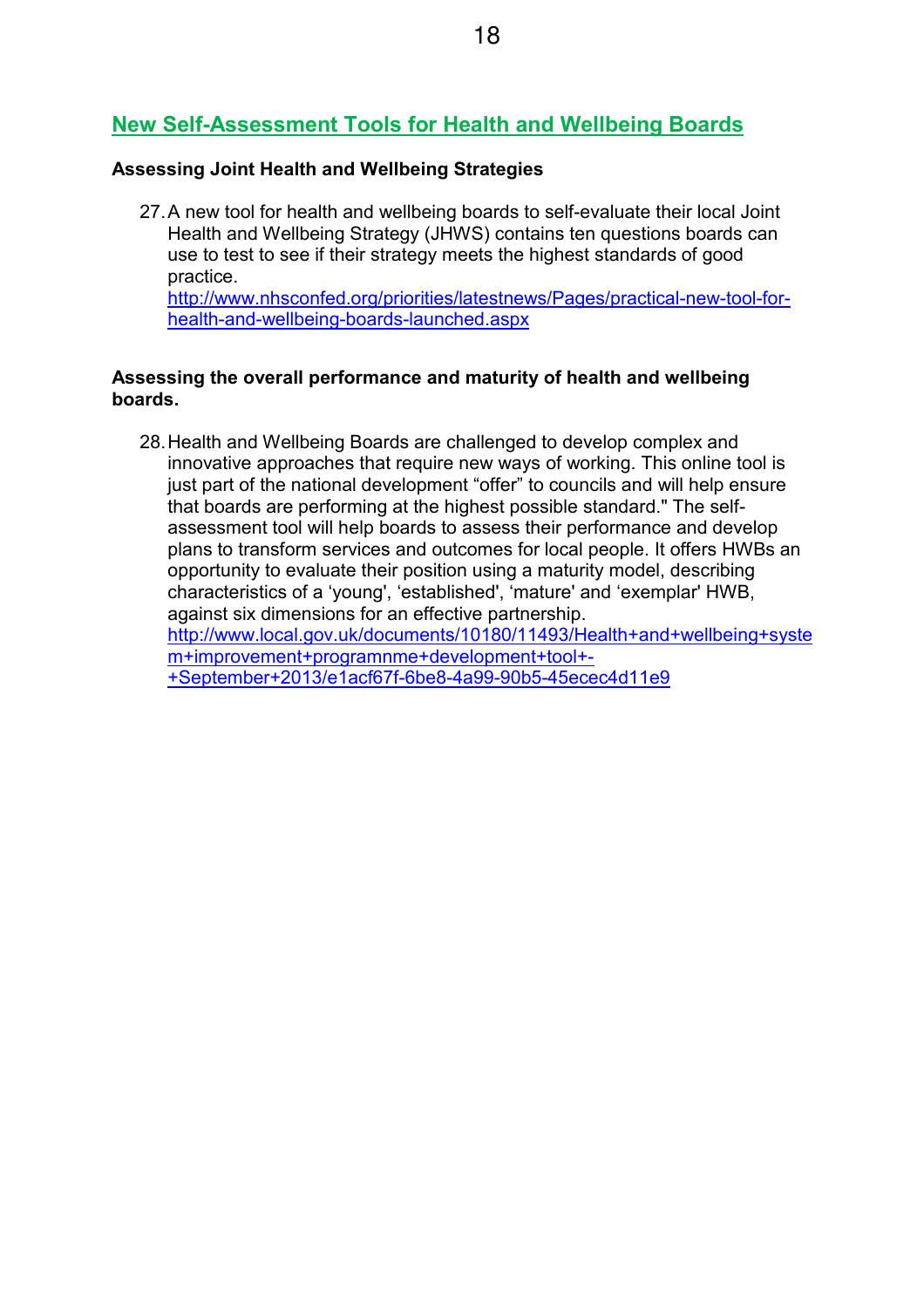# **APPENDIX 1**

# **GOVERNMENT ANNOUCEMENT ON THE RESPONSE TO THE INQURY INTO CARE FAILINGS AT MID STAFFORDSHIRE FOUNDATION TRUST**

#### **STATEMENT: NEW ERA FOR PATIENTS AND NHS AS GOVERNMENT ACCEPTS RECOMMENDATIONS OF MID STAFFORDSHIRE INQUIRY**

More openness, greater accountability and a relentless focus on safety will be the cornerstones of an NHS which puts compassion at its heart, Health Secretary Jeremy Hunt announced today. The plans, set out in the Government's response to the Inquiry into the failings at Mid Staffordshire NHS Foundation Trust, build on the cultural change already taking place in the wake of the hospital scandal.

The Government has already instigated a number of changes following the Inquiry's report published in February, most notably introducing a new hospital inspection regime and legislating for a *duty of candour* on NHS organisations so they have to be open with families and patients when things go wrong.

Today's response builds on this and sets out a detailed response not only to the Inquiry but also to five expert independent reports on safety, complaints, bureaucratic burdens, support workers and trusts with the worst mortality rates. The response also comes as new figures show that, following the Inquiry's report and Government action to date, hospitals are already planning to hire more than 3,700 extra nurses over the coming months.

Key proposals for consultation to be announced today would see all NHS organisations and professional staff obligated to be open with patients when things go wrong. If a hospital had not been open with patients and their families following a patient safety incident, its indemnity cover for that compensation claims could be reduced or removed. This would give a strong financial incentive to hospitals to be open about patient safety incidents.

Similarly, the General Medical Council, the Nursing and Midwifery Council and the other professional regulators will introduce a new explicit and consistent professional duty of candour for doctors, nurses and other health professionals, making clear a requirement to be open with patients and families, whether the incident is serious or not. Health professionals will have to be candid with patients about all avoidable harm and the guidance will make clear that obstructing colleagues in being candid will be a breach of their professional codes. Speaking up quickly may also be considered to be a mitigating factor in a conduct hearing and this will further encourage individual candour. Inspired by normal practice in the airline industry, "near misses" of serious harm will also be subject to a professional duty of candour, fostering an NHS culture in which reporting and learning from mistakes is the norm.

Health Secretary Jeremy Hunt said: "I do not simply want to prevent another Mid Staffs. I want our NHS to be a beacon across the world not just for its equity, but its excellence. I want it to offer the safest, most compassionate and most effective care available anywhere - and I believe it can. Today's measures are a blueprint for restoring trust in the NHS, reinforcing professional pride in NHS frontline staff and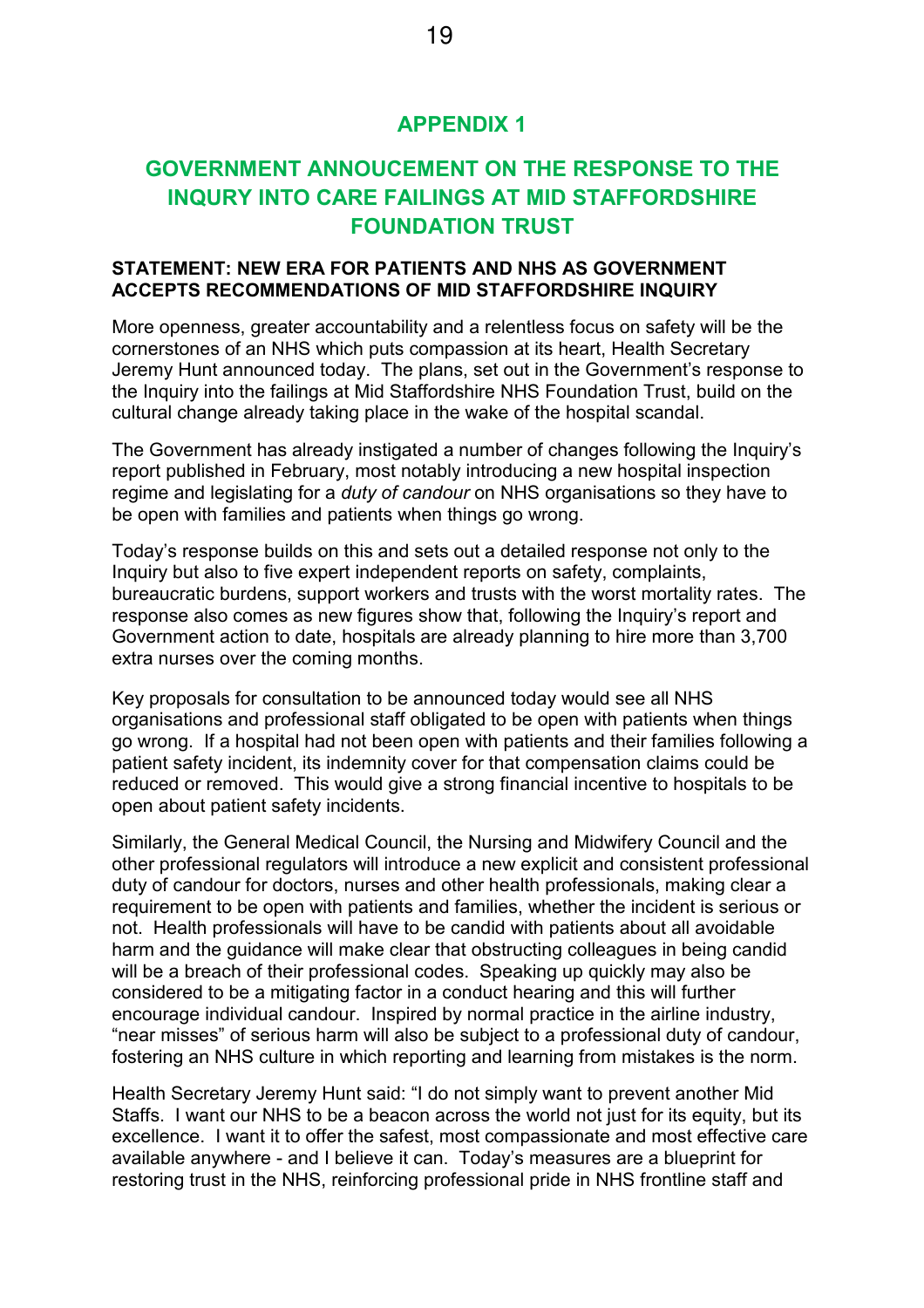above all giving confidence to patients. I want every patient in every hospital to have confidence that they will be given the best and safest care and the way to do that is to be completely open and transparent."

New changes in response to the independent recommendations include:

- **Safe staffing:** from next April, all hospitals will publish staffing levels on a ward-by-ward basis together with the percentage of shifts meeting safe staffing guidelines. This will be mandatory and will be done on a monthly basis. By the end of next year this will be done using models approved independently by NICE.
- **Boards will review the evidence for their staffing numbers in public** at least once every six months.
- **A new national safety website** will publish all the information relevant to safety in every hospital in the country on a monthly basis, so that patients have the same information about their hospitals that the system has.
- **A new national patient safety programme** across England will spread best practice and build safety skills across the country. NHS England will start the programme in April 2014 and will bring together frontline teams, experts, patients, commissioners and others to tackle specific patient safety problems, develop and test solutions, and learn from each other to improve safety.
- **Five thousand** *patient safety fellows* will be trained and appointed by NHS England within five years, to be champions, experts, leaders and motivators in patient safety. The fellows could be anyone, from a frontline nurse to a senior manager, who has demonstrated a commitment to and success in delivering quality improvement.
- **Quarterly complaints reporting and better complaints information:** Trusts will report quarterly on complaints data and lessons learned and the Health Service Ombudsman will increase significantly the number of cases she considers. In addition, all hospitals will be required to set out clearly how patients and their families can raise concerns or complain, with independent support available from their Healthwatch or alternative organisations.
- **Better reporting of safety incidents:** Experts will be asked to advise the Government on how to improve reporting of safety incidents, including whether the statutory duty of candour on organisations should cover incidents of death and severe harm, or death, severe and moderate harm.
- **A new criminal offence for wilful neglect:** the Government will legislate at the earliest available opportunity to make it an offence to wilfully neglect patients - so that organisations and staff, whether managers or clinicians, responsible for the very worst failures in care are held accountable.
- A new **Fit and Proper Person's Test** which will enable the Care Quality Commission to bar unsuitable senior managers who have failed in the past from taking up individual posts elsewhere in the system.
- **Time to care:** Every national NHS organisation has signed a compact to reduce the national bureaucratic burden on frontline organisations and frontline staff dramatically, freeing up hospitals to focus on their local populations and freeing up time for staff to care for patients.
- A new **Care Certificate** to ensure that Healthcare Assistants and Social Care Support Workers have the fundamental training and skills needed to give good personal care to patients and service users. The Chief Inspectors will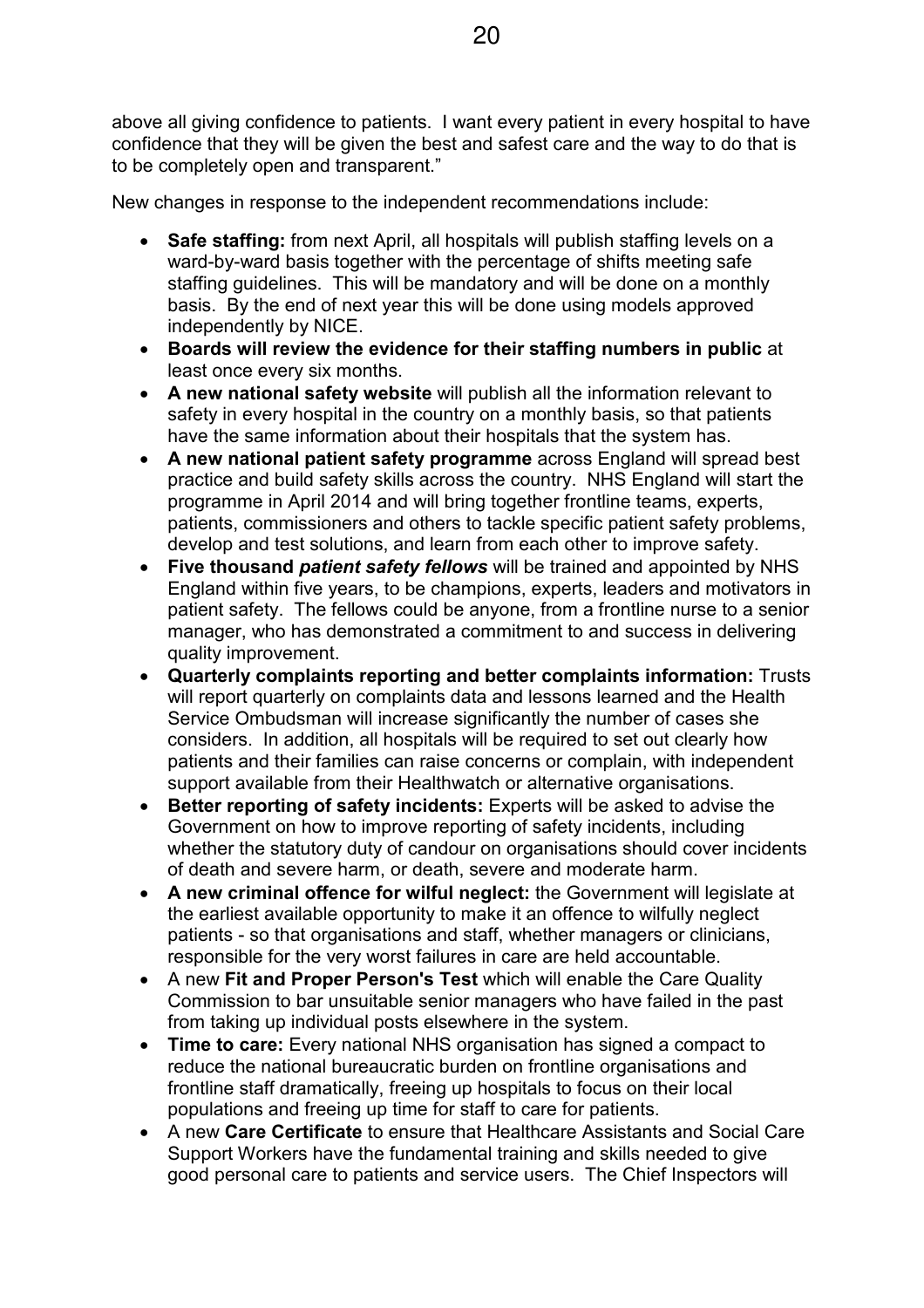ensure that employers are using the Disclosure and Barring Service to prevent unsuitable staff from being re-employed elsewhere.

• **Every hospital patient should have the names of a responsible consultant and nurse above their bed.** And as announced last week as part of the agreement with GPs, starting with over-75s from next April, there will be a named accountable clinician for out-of-hospital care for all vulnerable older people.

In total, the Government has accepted 281 out of 290 recommendations; including 57 in principle and 20 in part (meaning the recommendation has been accepted with some differences or new ideas relating to how it will be delivered). Progress against the report as a whole will now be reported to Parliament on an annual basis to ensure rapid progress against delivering the recommendations.

## **NOTES TO EDITORS**

Explore the recommendations in full and government response to each at: http://francisresponse.dh.gov.uk/

Since the initial response to the inquiry in March, progress includes:

- The Care Quality Commission has appointed three **Chief Inspectors** of hospitals, adult social care and primary care.
- In the Care Bill, the Government has introduced **a new criminal offence for care providers that supply or publish certain types of information that is false or misleading**. This offence will also apply to directors and senior managers where an organisation has committed the offence, rather than just organisations.
- **Expert inspections of hospitals with the highest mortality rates**, led by the NHS Medical Director, revealed unacceptable standards of care. Eleven hospitals were placed into 'special measures' **to put them back on a path to recovery and then to excellence**.
- Inspection of eighteen Trusts has begun, and will be completed by Christmas. By the end of 2015 the CQC will have inspected all acute Trusts.
- The Care Quality Commission has consulted on a **new system of ratings** with patient care and safety at its heart.
- Legislation to introduce a responsive and effective **failure regime** which looks at quality as well as finance is progressing through Parliament.
- The Government is legislating to give **greater independence to the Care Quality Commission.**
- The Care Quality Commission has conducted a major consultation on a new set of **fundamental standards:** the inviolable principles of safe, effective and compassionate care that must underpin all care in the future.
- The **fundamental standards will enable prosecutions of providers** to occur where patients have been harmed because of unsafe or poor care, without the need for an advance warning notice. This will ensure that the current regulatory gap identified in the Inquiry is filled.
- NHS England has published guidance to commissioners, *Transforming Participation in Health and Care*, on **involving patients and the public** in decisions about their care and their services.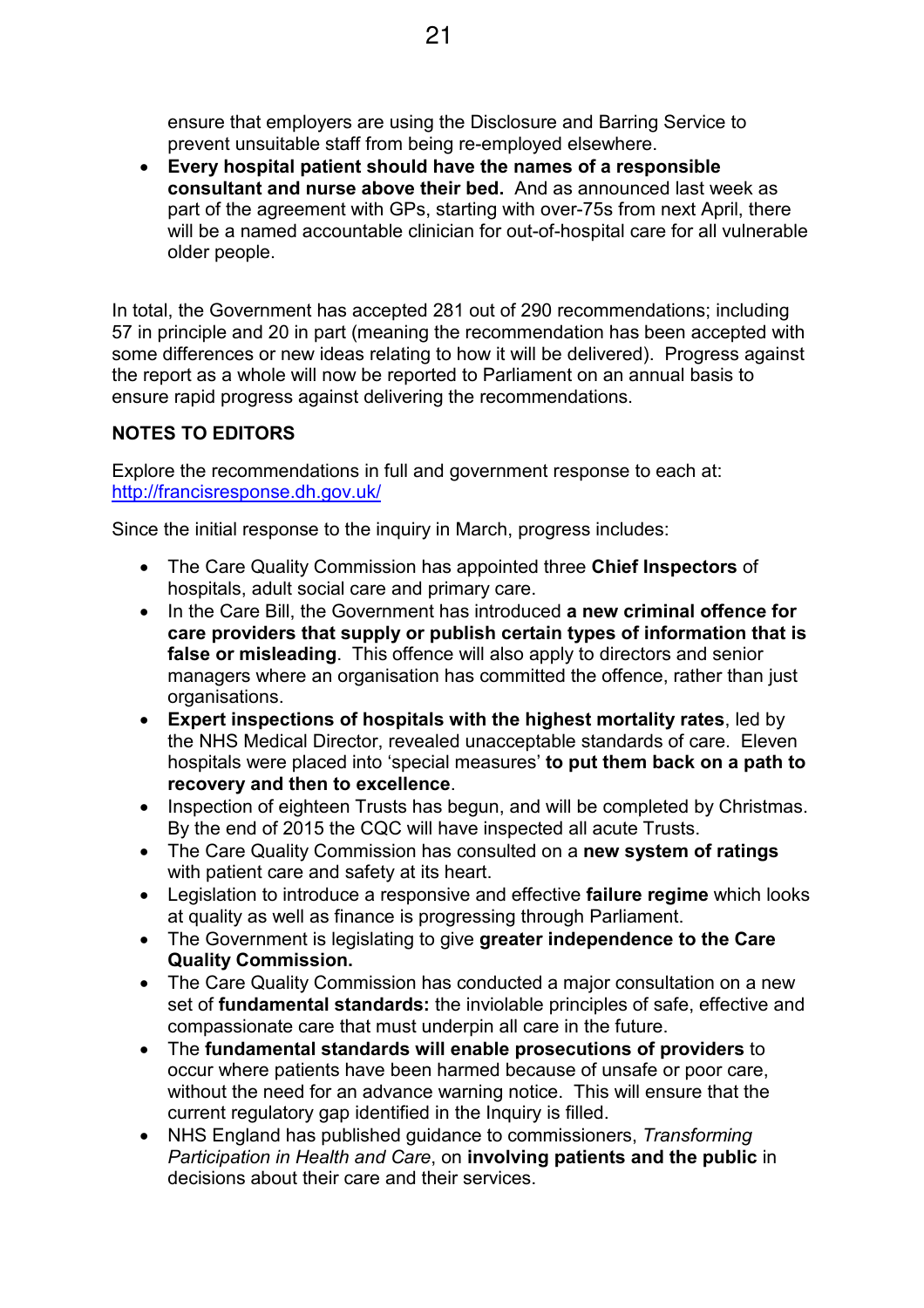- The **Health and Safety Executive** has brought a prosecution against Mid Staffordshire Foundation Trust for the death of a patient during the period of the failings at the Trust. This case is awaiting sentence.
- For the first time, NHS England has **published clinical outcomes by consultant** for ten medical specialties and has also begun to publish data on the Friends and Family Test.
- **New nurse and midwifery leadership programmes** have been developed from which 10,000 nurses and midwives will have benefitted by April 2015. *Compassion in Practice* has an action area dedicated to building and strengthening leadership.
- **New approaches to nurse training,** where nurses work as healthcare assistants, are being piloted.
- A new fast-track **leadership** programme to recruit clinicians and external talent to the top jobs in the NHS in England has been launched, including time spent at a world-leading academic institution.
- By the end of the year, 96 per cent of **senior leaders and all Ministers at the Department of Health will have gained frontline experience in health and care settings**.

In addition to the Francis Inquiry the government has responded to the following independent reports:

- *Review into the Quality of Care and Treatment Provided by 14 Hospital Trusts in England,* led by Professor Sir Bruce Keogh, the NHS Medical Director in NHS England.
- *The Cavendish Review: An Independent Review into Healthcare Assistants and Support Workers in the NHS and Social Care Settings*, by Camilla Cavendish.
- *A Promise to Learn A Commitment to Act: Improving the Safety of Patients in England*, by Professor Don Berwick.
- *A Review of the NHS Hospitals Complaints System: Putting Patients Back in the Picture* by Rt Hon Ann Clwyd MP and Professor Tricia Hart.
- *Challenging Bureaucracy*, led by the NHS Confederation.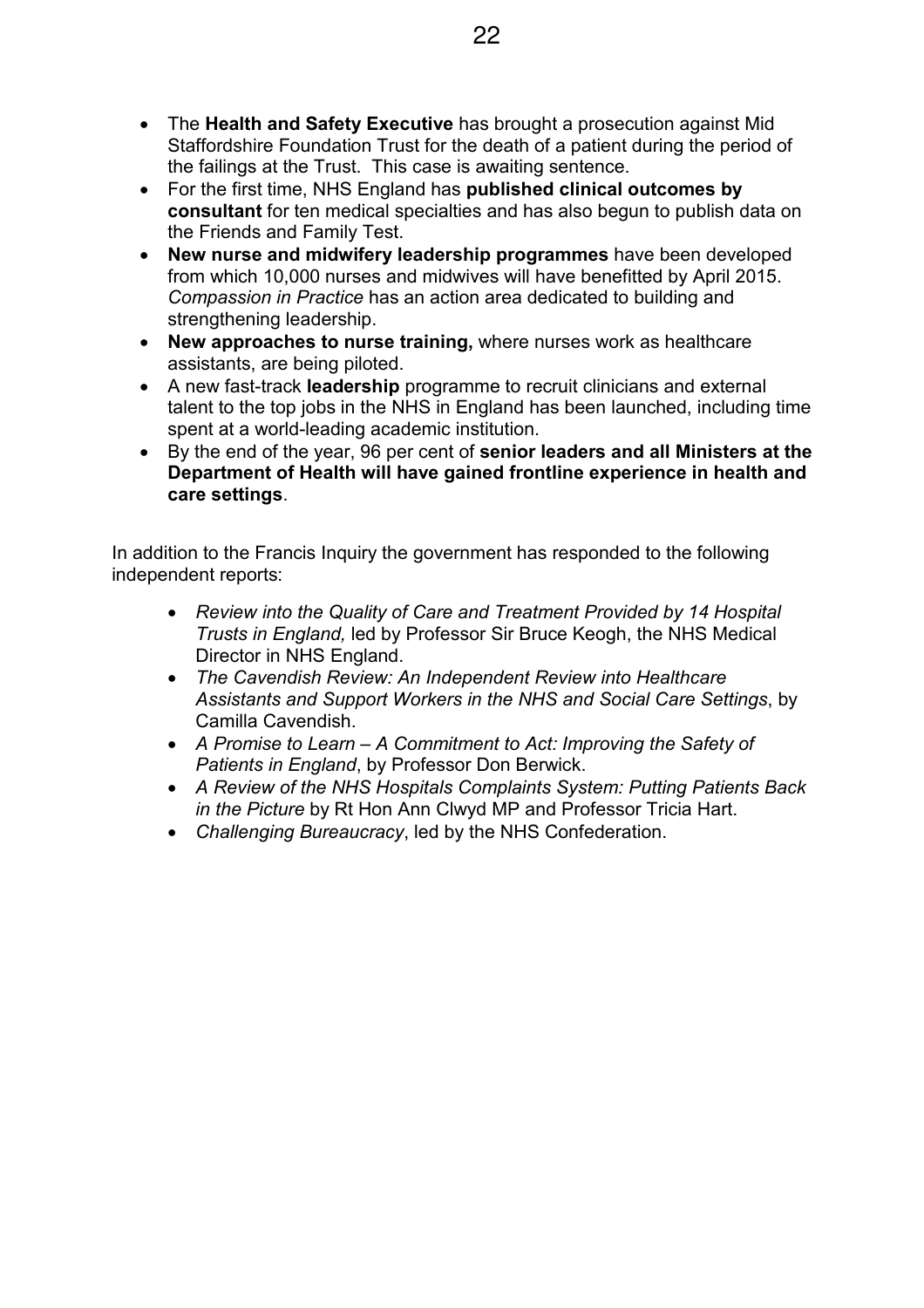# **APPENDIX 2**

# **FULL LIST OF RECOMMENDATIONS FROM THE NHS COMPLAINTS REVIEW**

#### **Theme 1 - Improving the Quality of Care**

- Staff providing basic care should be adequately trained, supported and supervised. Action: Trusts, professional bodies and representative organisations, HEE, clinical leaders and managers.
- There should be annual appraisals linked to the process of medical revalidation which focus on communication skills for clinical staff and dealing with patient concerns positively. This goes hand in hand with ensuring that communication skills are a core part of the curriculum for trainee clinical staff. Action: HEE, professional bodies and representative organisations, clinical leaders and managers.
- Trusts should ensure that there is a range of basic information and support available on the ward for patients, such as a description of who is who on the ward and what they do; meal times and visiting times; and who is in charge of care for the patient. Care should be taken to ensure that differences in language, culture and vulnerability are taken account of in this. Action: Trusts, clinical leaders and managers, clinicians and practitioners
- Patients should be helped to understand their care and treatment. While written information is helpful, it is always important to discuss diagnoses, treatments and care with a patient. Patients frequently need to revisit topics already addressed. Where appropriate, their relatives, friends or carers may be included in discussions. Action: Trusts, professional bodies and representative organisations, HEE, clinical leaders and managers, clinicians and practitioners, patients.
- Trusts should provide patients with a way of feeding back comments and concerns about their care on the ward including simple steps such as putting pen and paper by the bedside and making sure patients know who to speak to if they have a concern – it could be a nurse or a doctor, or a volunteer on the ward to help people. Action: Trusts, education and training organisations, clinical leaders and managers, clinicians and practitioners, patients.
- Hospitals should actively encourage volunteers. Volunteers can help support patients who wish to express concerns or complaints. This is particularly important where patients are vulnerable or alone, when they might find it difficult to raise a concern. Volunteers should be trained. Action: Trusts, volunteer organisers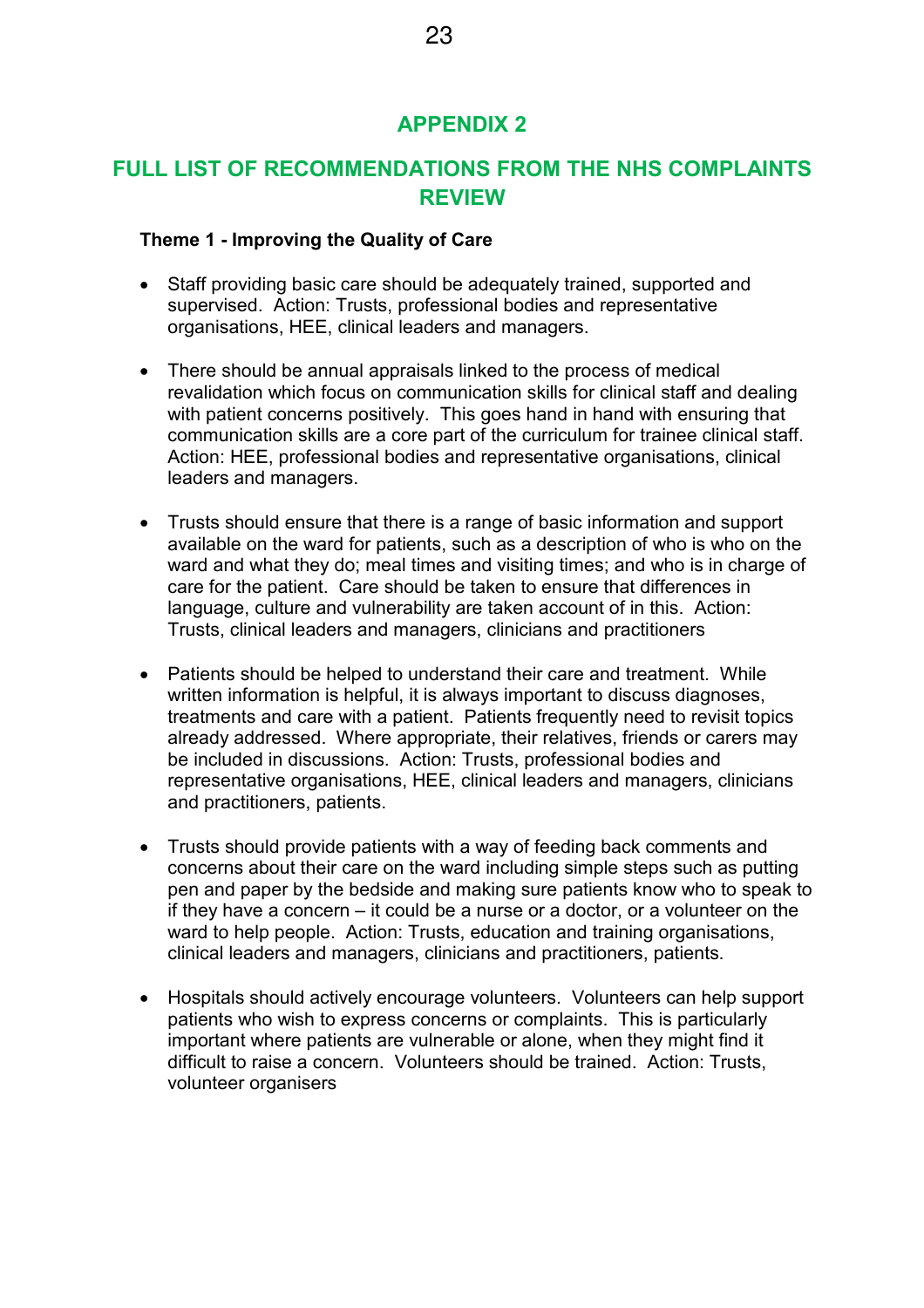#### *Recommendations for Trusts and Boards*

- Trust Chief Executives and Board members should be supported so they have the necessary skills in effective communication, seeking and using patient feedback, routinely throughout their organisation and are equipped to ensure their organisation learns from that feedback. Action: NHS Leadership Academy and NHS Confederation.
- PALS should be re-branded and reviewed so it is clearer what the service offers to patients and it should be adequately resourced in every hospital. Action: DH.
- Every Trust should ensure any rebranded patient service is sufficiently well sign-posted and promoted in their hospital so patients know where to get support if they want to raise a concern or issue. Action: Trusts.
- The CQC should include complaints in their hospital inspection process and analyse evidence about what the Trust has done to learn from their mistakes. Action: CQC.

#### **Theme 2 - Improvements in the way complaints are handled**

- Attention needs to be given to the development of appropriate professional behaviour in the handling of complaints. This includes honesty and openness and a willingness to listen to the complainant, and to understand and work with the patient to rectify the problem. Action: Trusts, professional bodies and representative organisations, clinical leaders and managers, clinicians and practitioners.
- Staff need to record complaints and the action that has been taken and check with the patient that it meets with their expectation. Action: Trusts, professional bodies and representative organisations, education and training organisations and clinical leaders and managers, clinicians and practitioners.
- Complaints are sometimes dealt with by junior staff or those with less training. Staff need to be adequately trained, supervised and supported to deal with complaints effectively. Actions: Trusts, education and training organisations, clinical leaders and managers.
- There should be NHS accredited training for people who investigate and respond to complaints. Action: Trusts, HEE.
- Trusts should actively encourage both positive and negative feedback about their services. Complaints should be seen as essential and helpful information and welcomed as necessary for continuous service improvement. Action: Trusts, HEE, clinicians and practitioners.
- It needs to be clearly stated how whistle-blowers are to be protected and gagging clauses should not be allowed in staff contracts. Action: DH.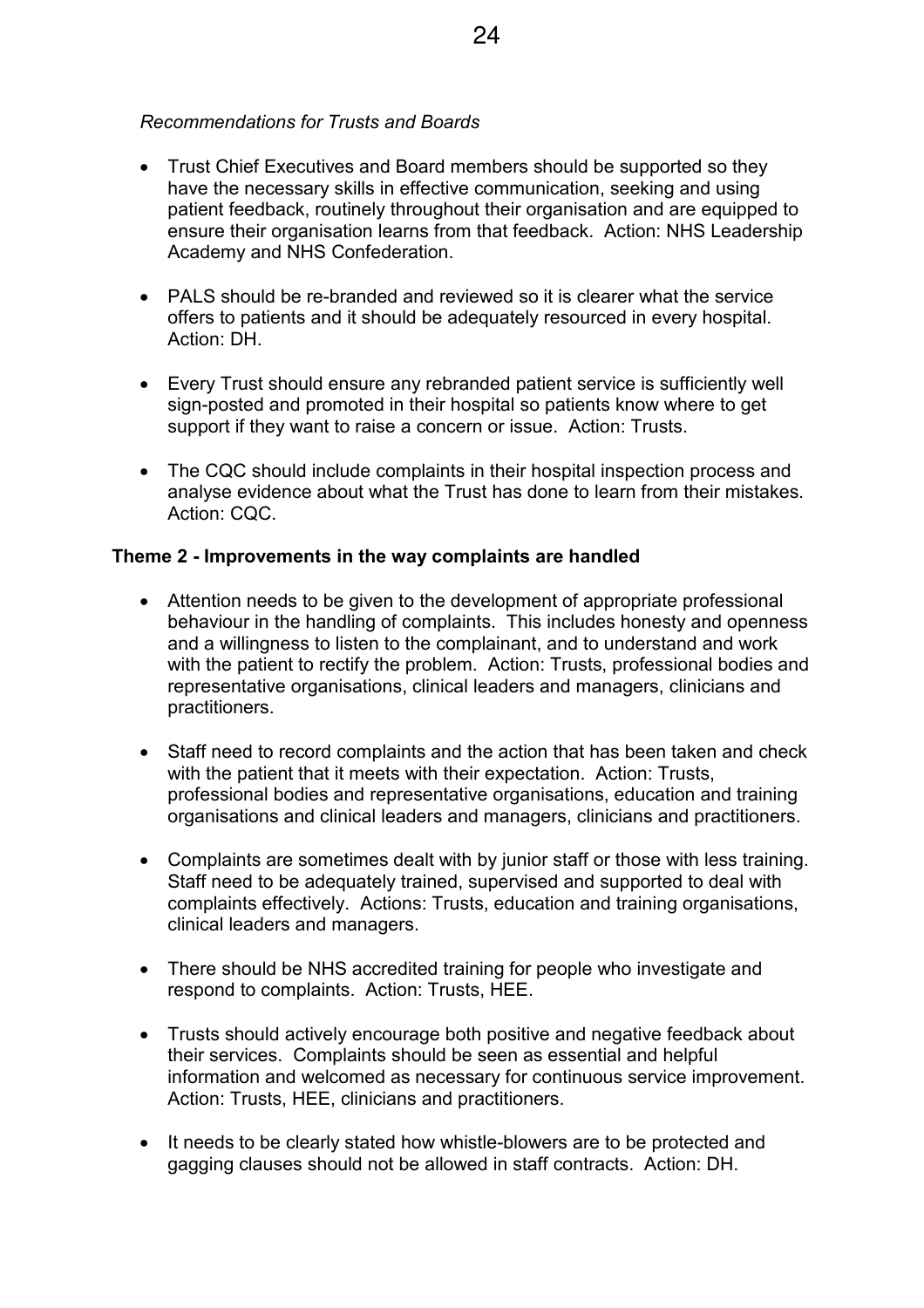- The development of the 'cultural barometer' should continue. This will determine if a workplace is suffering from a problem with staff attitudes or organisational approach. Action: NHS England and DH.
- The independent NHS Complaints Advocacy Service should be re-branded, better resourced and publicised. It should also be developed to embrace greater independence and support to those who complain. Funding should be protected and the service attached to local HealthWatch organisations. Action: Local Authorities.
- HealthWatch England should continue to bring together patients and representative groups, and lead the Healthwatch network in the public campaign to improve complaints' systems in health and social care. Some funding should be made available to help organisations to participate fully in this important work. Action: Healthwatch England, DH.

#### *Recommendations for Trusts and Boards*

- Every Chief Executive should take personal responsibility for the complaints procedure, including signing off letters responding to complaints, particularly when they relate to serious care failings. Action: Trusts.
- There should be Board-led scrutiny of complaints. All Boards and Chief Executives should receive monthly reports on complaints and the action taken, including an evaluation of the effectiveness of the action. These reports should be available to the Chief Inspector of Hospitals. Action: Trust Chief Executives and Boards.
- There should be a new duty on all Trusts to publicise an annual complaints' report, in plain English, which should state what complaints have been made and what changes have taken place. Action: DH.
- Every Trust has a legislative duty to offer complainants the option of a conversation at the start of the complaints process. This conversation is to agree on the way in which the complaint is to be handled and the timescales involved. Action: Trusts.
- Where complaints span organisational boundaries, the Trusts involved should adhere to their statutory duty to cooperate so they can handle the complaint effectively. Action: Trusts.
- Further work should be done to explore how we look for the right skills in the recruitment of Chief Executives and Board members. They need to be capable of ensuring that their Trust is a learning organisation. Action: NHS Leadership Academy.
- Commissioners and regulators should establish clear standards for hospitals for complaints handling. These should rank highly in the audit and assessment of the performance of all hospitals. Action: CCGs, CQC.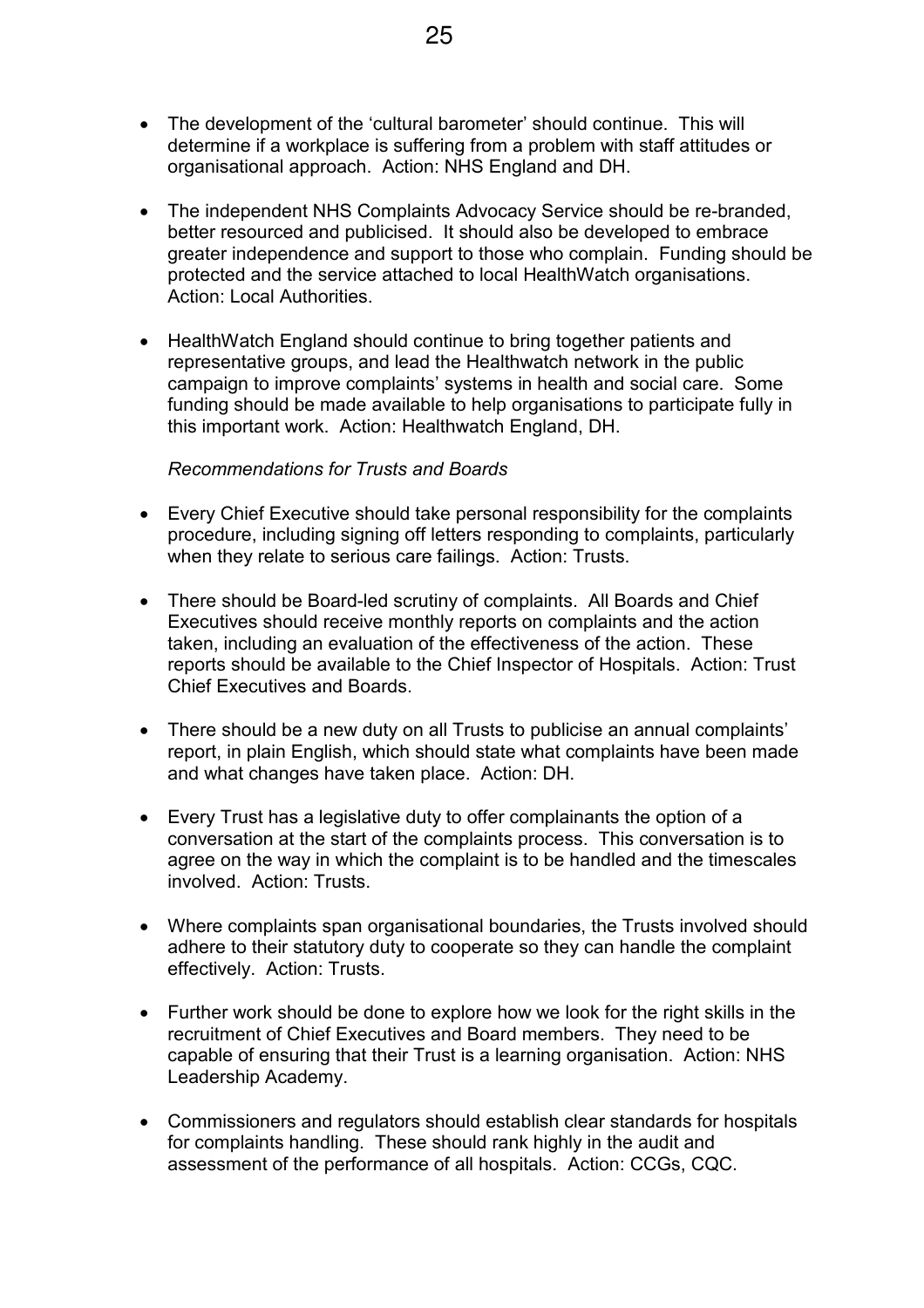- There should be proper arrangements for sharing good practice on complaints handling between hospitals, including examples of service improvements which result from action taken in response to complaints. Action: DH, Trusts.
- Regulators and the PHSO should work more closely to co-ordinate access for patients to the complaints system, and to detect failings in clinical or other professionals or Trusts. Action: PHSO.
- We welcome the ongoing discussions on making a Duty of Candour a statutory requirement and recommend that a Duty of Candour is introduced. Action: DH.

## **Theme 3 - Greater Independence in the Complaints Process**

- Hospitals should offer a truly independent investigation where serious incidents have occurred. Action: Trusts.
- When Trusts have a conversation with patients at the start of the complaints process they must ensure the true independence of the clinical and lay advice and advocacy support offered to the complainant. Action: Trusts.
- Patient services and patient complaints support should remain separate so patients do not feel they have to go through PALS first before they make a complaint. Action: Trusts.
- Patients, patient representatives and local communities and local HealthWatch organisations should be fully involved in the development and monitoring of complaints systems in all hospitals. Action: Trusts.
- Board level scrutiny of complaints should regularly involve lay representatives. Action: Trusts.

#### **Theme 4 Whistle-Blowing**

- Clear guidance for staff on how they should report concerns, including access to the Chief Executive on request. Action: DH.
- A board member with responsibility for whistle-blowing should be accessible to staff on a regular basis. Action: Trusts.
- A legal obligation to consider concerns raised by staff, and to act on them if confirmed to be true. Action: Trusts.
- In assessing the complaints systems of hospitals the CQC should investigate the ease with which staff can express concerns and how whistleblowing is responded to where it has taken place. Action: CQC.
- The CQC itself should designate a board-member with specific responsibility for whistleblowing, and ensure that it acts on intelligence received from whistle-blowers. Action: CQC.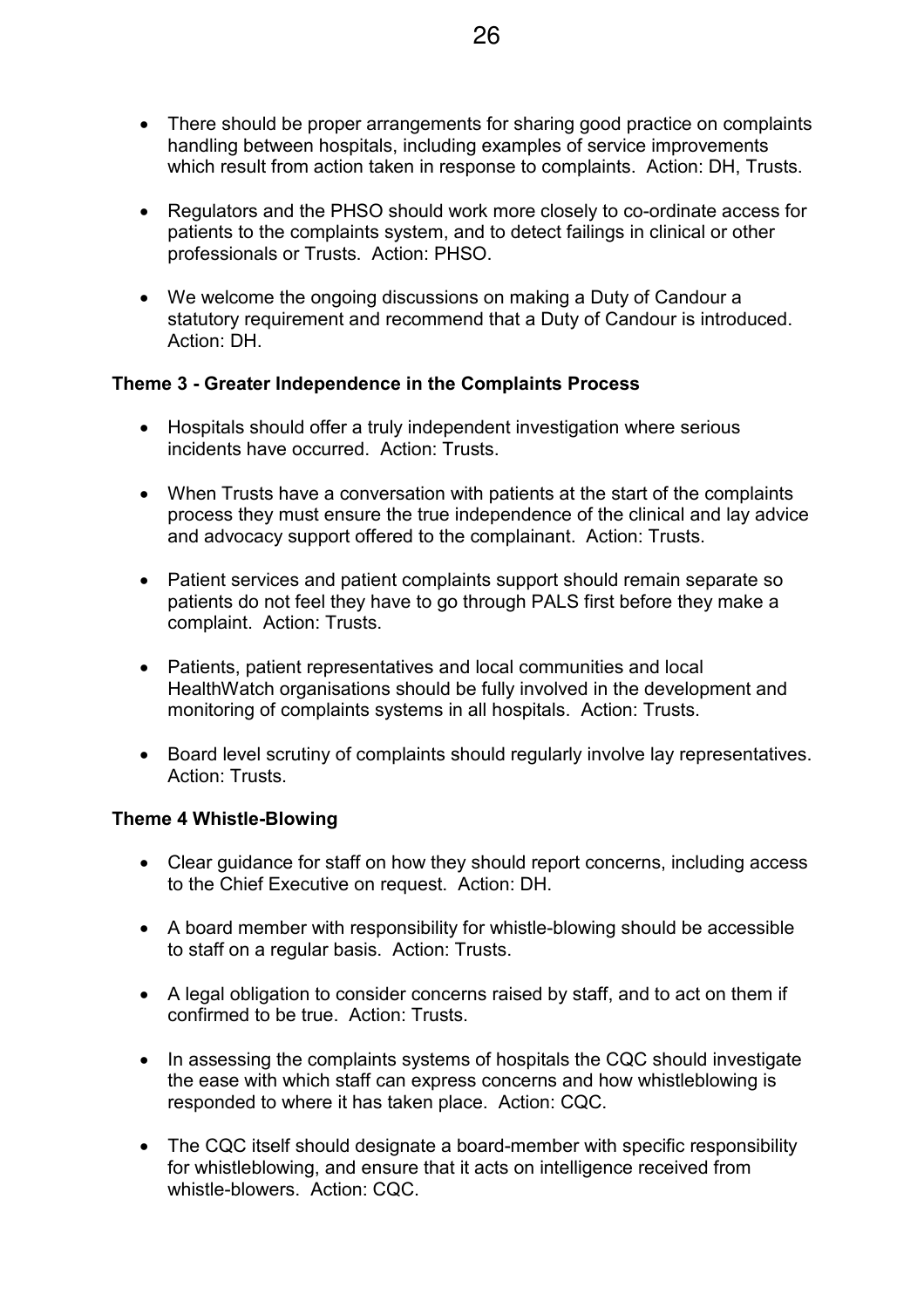# **APPENDIX 3**

# **BRIEFING ON THE CHANGES TO THE GP CONTRACT FROM 2014**

## **More personal care for older people and those with complex health needs**

**Named, accountable GP for people aged 75 and over** - as part of a commitment to more personalised care for patients with long-term conditions, all patients aged 75 and over will have a named, accountable GP with overall responsibility for their care.

**Out-of-hours services** - there will be a new contractual duty to monitor and report on the quality of out-of-hours services and support more integrated care, e.g. through record sharing.

**Reducing unplanned admissions** - there will be a new enhanced service to improve services for patients with complex health and care needs and to help reduce avoidable emergency admissions. This will replace the Quality and Outcomes Framework (QOF) quality and productivity domain and the current enhanced service for risk profiling and care management and will be funded from the resources released from these two current schemes. The key features of the scheme will be for GP practices to:

- Improve practice availability, including same-day telephone consultations, for all patients at risk of unplanned hospital admission
- Ensure that other clinicians and providers (e.g. A&E clinicians, ambulance services) can easily contact the GP practice by telephone to support decisions relating to hospital transfers or admissions
- Carry out regular risk profiling, with a view to identifying at least two per cent of adult patients – and any children with complex needs – who are at high risk of emergency admissions and who will benefit from more proactive care management
- Provide proactive care and support for at-risk patients through developing, sharing and regularly reviewing personalised care plans and by ensuring they have a named accountable GP and care coordinator
- work with hospitals to review and improve discharge processes:
- undertake internal reviews of unplanned admissions/readmissions.

**QOF (Quality Incentive Scheme) reform** - a number of indicators will be retired from the clinical (worth 185 points), public health (33 points) and the patient experience (33 points) domains. Most of the funding released – around £290m - is to be reinvested into weighted capitation ("global sum") payments.GP practices are expected to continue to provide the relevant interventions, where clinically appropriate, but they will have greater scope, working with patients and carers, to flex care to meet the needs of individual patients. NHS England will continue to collect and publish data, where possible, on the relevant interventions and outcomes in order to support practices in promoting ongoing quality improvement.

**QOF thresholds** - the QOF threshold increases that were previously due from April 2014 will be deferred for one year to allow a stronger focus on implementing the new arrangements for more proactive care management.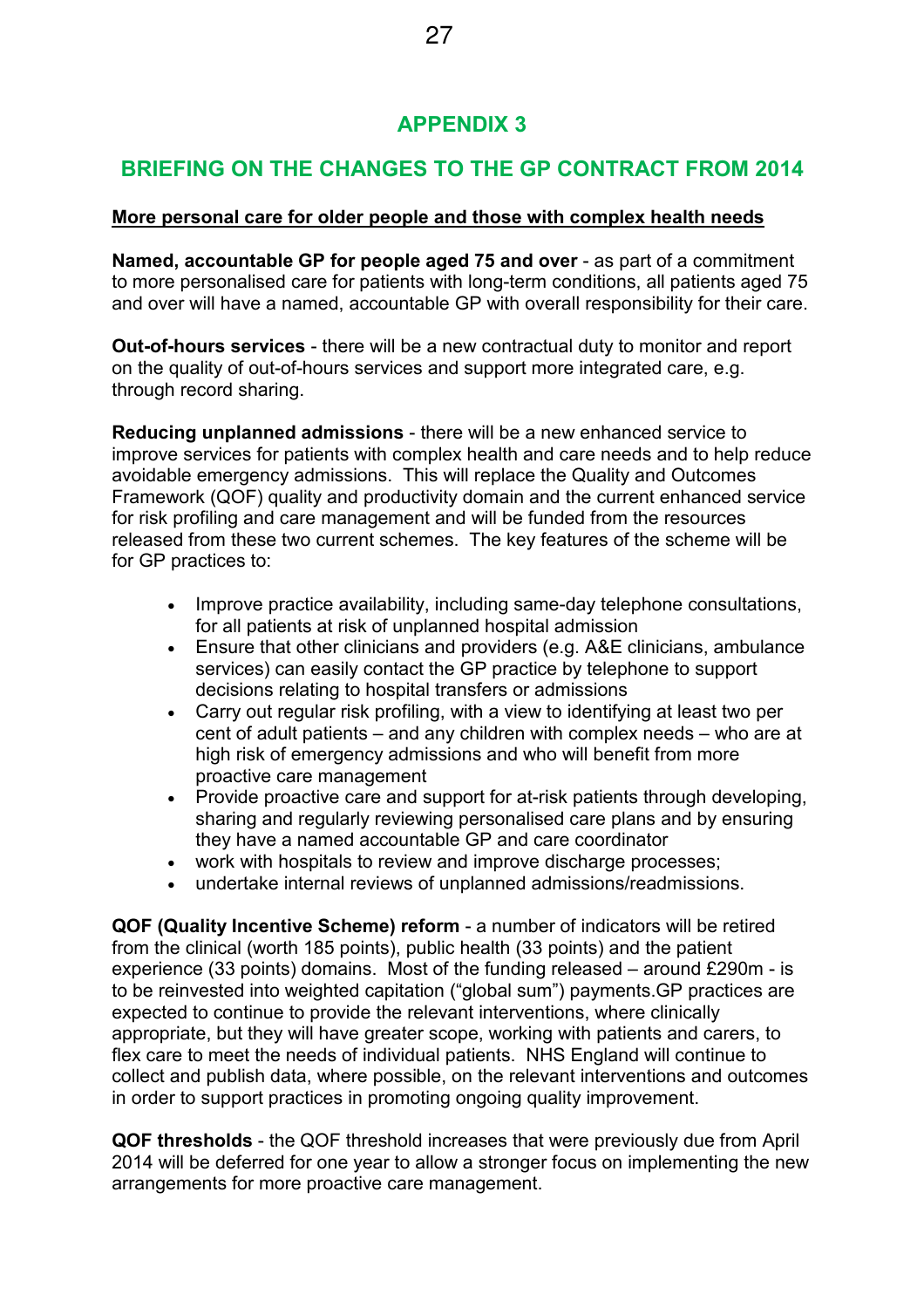**Remote care monitoring** - this enhanced service will cease from 31 March 2014 and the associated funding recycled into global sum payments. Remote care monitoring will continue to be promoted in other ways.

#### **Empowering patients and the public**

**Choice of GP practice** - from October 2014, all GP practices will be able to register patients from outside their traditional boundary areas without a duty to provide home visits. Area teams will need to arrange in-hours urgent medical care when needed at or near home for patients who register with a practice away from home.

**Friends and family test** - there will be a new contractual requirement from December 2014 for practices to offer all patients the opportunity to complete the friends and family test and to publish the results.

**Patient online services** - GP practices will be contractually required from April 2014 to promote and offer patients the opportunity to book appointments online, order repeat prescriptions online and gain access to their medical records online. The current enhanced service for patient online services will cease and the associated funding transfer into global sum payments.

**Extended opening hours** - the extended hours enhanced service will be adapted to promote greater innovation in how practices offer extended access.

**Patient participation** - the patient participation enhanced service will be adapted to promote greater innovation in how practices seek and act on patient insight and feedback, including the views of patients with mental health needs.

**Transparency of GP earnings** - the GPC will join a working group with NHS England and NHS Employers to develop proposals on how to publish – from 2015/16 onwards – information on GPs' net earnings relating to the GP contract (with the first published data based on 2014/15 earnings). Publication of this information will be a future contractual requirement.

#### **Fairer funding**

**Giving greater weight to deprivation factors** - work is ongoing between the GPC and NHS Employers to identify whether it is possible to update the existing deprivation factors in the Carr-Hill formula from April 2014 to ensure that the formula reflects the most up to date information on deprivation and to develop changes to the formula to be implemented from April 2015 to give greater weight to deprivation.

**Seniority pay** - the seniority pay scheme will be closed to new entrants from 1 April 2014 and will be abolished entirely from 1 April 2020. Current expenditure will be reduced using a phased approach, reinvesting the released resources into global sum payments. NHS England and the GPC will monitor the funding released during 2014/15 and will agree how to reduce funding by 15 percent a year in light of their findings.

**MPIG** - As planned, from April 2014 MPIG payments will be reduced by one-seventh every year for the next seven years, with funding recycled into global sum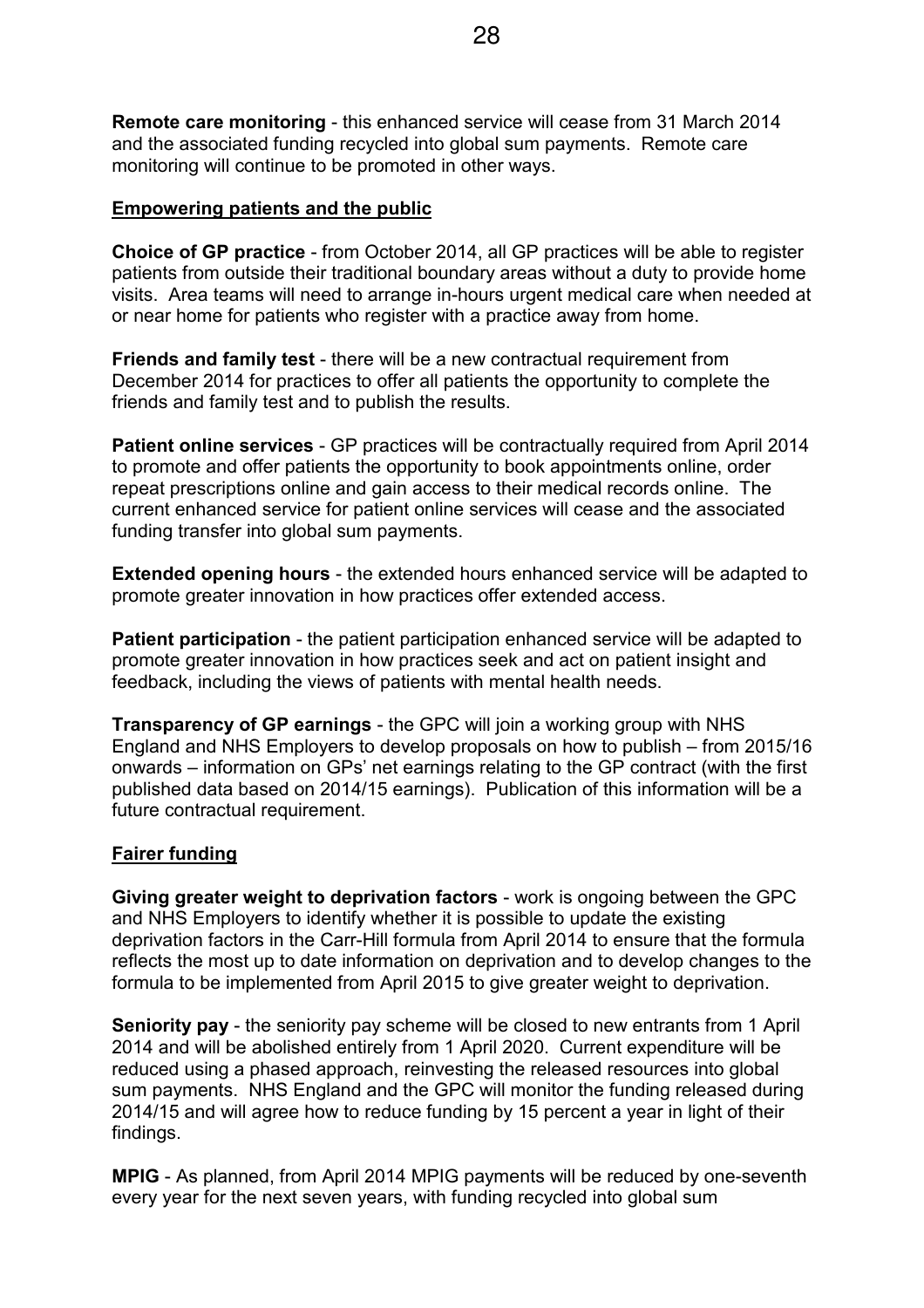payments. Separate arrangements are to be put in place for area teams to review their outlier practices.

#### **Other improvements to quality of patient care**

**Diagnosis and care for people with dementia** - the existing enhanced service will be changed to promote more personalised care planning and allow greater professional judgement in which patients should be offered assessment to detect possible dementia.

**Annual health checks for people with learning disabilities** - the scope of this service will be extended to young people aged 14-17, to support transition to adulthood and to introduce health action planning.

**Alcohol abuse** - the existing enhanced service will be changed to incorporate additional assessment for depression and anxiety.

**Information sharing** - from 1 April 2014 GP practices will be contractually required to:

- Include the NHS number as the primary patient identifier in all clinical correspondence
- Provide an automated upload of their summary information on at least a daily basis to the summary care record, or have a published plan in place to achieve this by 31 March 2015
- Use the GP2GP facility to transfer patient records between practices, or have a published plan in place to achieve this by March 2015

NHS Employers and the GPC have agreed joint work during 2014/15 to review how to deliver consistent access to the detailed patient record for other care providers, e.g. out of hours, A&E and NHS 111.

**PMS contracts** - area teams are being encouraged to reflect the changes, as appropriate, in local PMS agreements to promote an equitable approach across all practices, once the relevant changes to legislation and guidance are in place.

**Annual contract uplift** - decisions on uplift will be made following recommendations from the Doctors and Dentists Pay Review Body in February 2014.

**Further information** - the NHS Employers website www.nhsemployers.org/gms provides details of the agreement documents and will in due course contain implementation guidance. The Department of Health is preparing the necessary amendments to legislation and, when finalised, these will be published on the NHS England website.